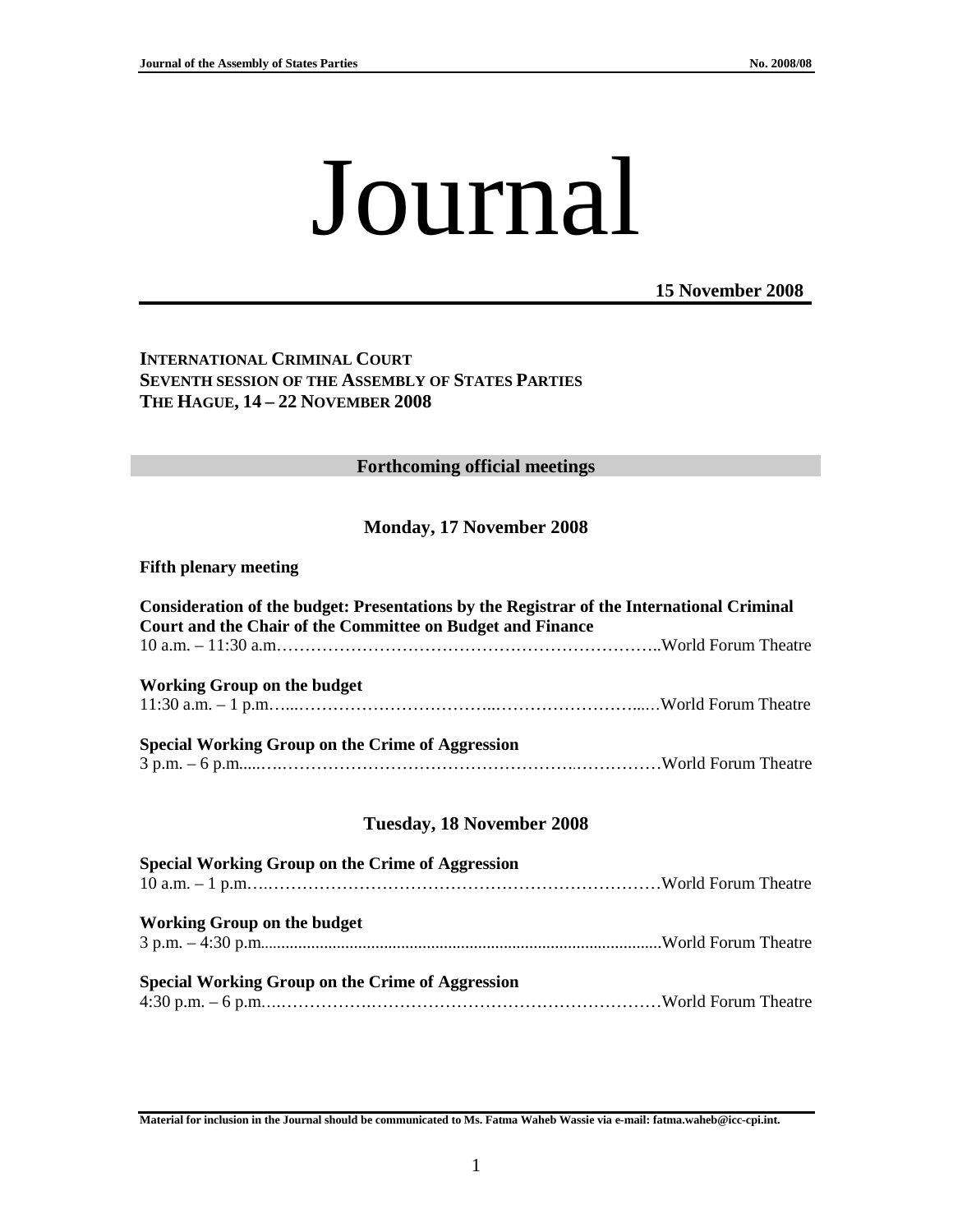### **Wednesday, 19 November 2008**

| Special Working Group on the Crime of Aggression |  |
|--------------------------------------------------|--|
|                                                  |  |
|                                                  |  |
| <b>Working Group on the budget</b>               |  |
|                                                  |  |

# **Thursday, 20 November 2008**

### **Sixth plenary meeting**

| Progress report by the coordinators                     |  |
|---------------------------------------------------------|--|
| <b>Credentials Committee</b>                            |  |
|                                                         |  |
| <b>Special Working Group on the Crime of Aggression</b> |  |
| <b>Working Group on the Review Conference</b>           |  |
| <b>Working Group on the budget</b>                      |  |
| <b>Consultations on the omnibus resolution</b>          |  |

## **Friday, 21 November 2008**

| <b>Working Group on the Review Conference</b>  |  |
|------------------------------------------------|--|
| <b>Credentials Committee</b>                   |  |
| <b>Consultations on the omnibus resolution</b> |  |
| <b>Reserved</b>                                |  |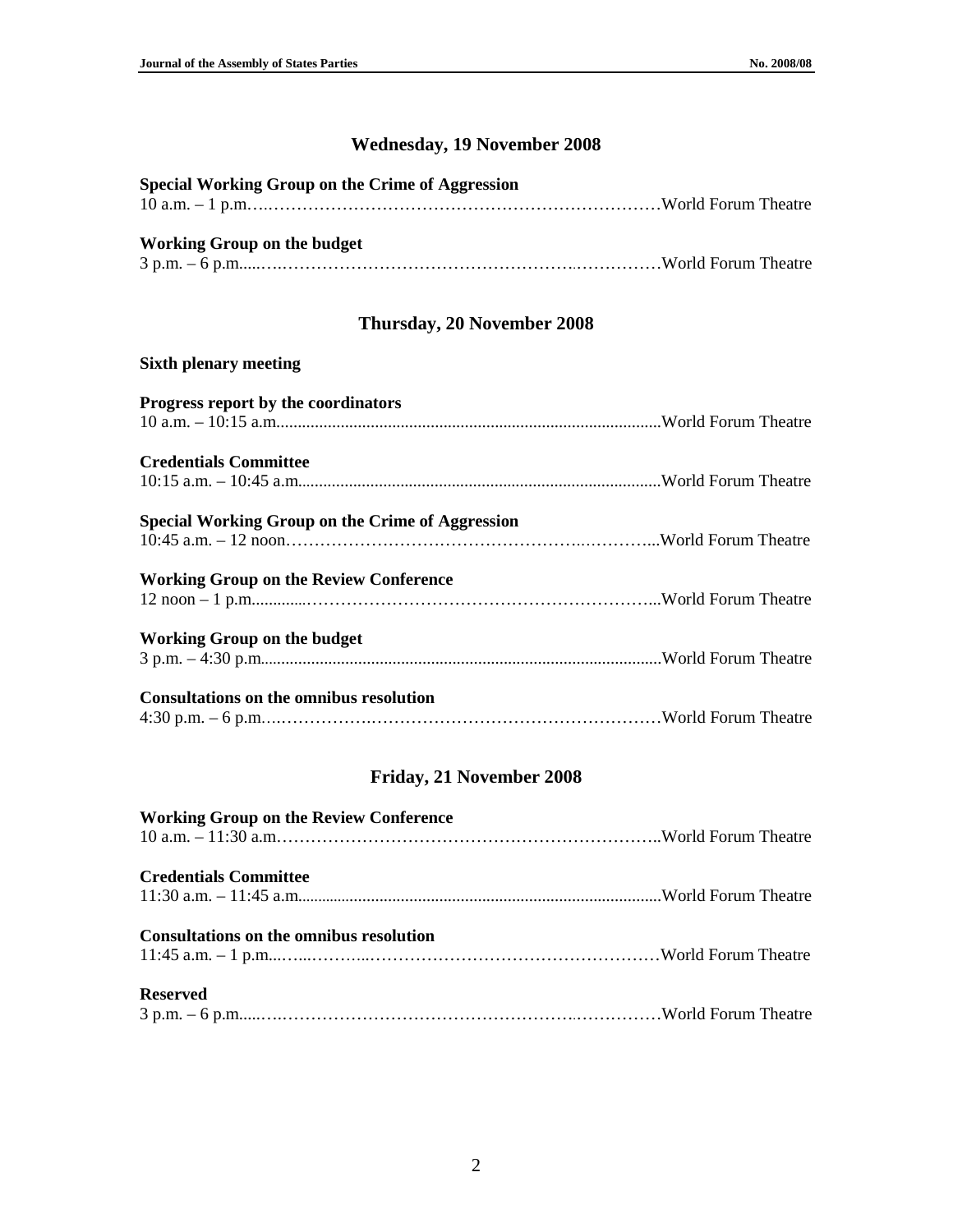# **Saturday, 22 November 2008**

#### **Seventh plenary meeting**

| - Consideration of reports<br>- Report of the Credentials Committee |  |
|---------------------------------------------------------------------|--|
| - Oral report of the Rapporteur                                     |  |
| - Adoption of the report                                            |  |
| - Closure of the session                                            |  |
|                                                                     |  |
| <b>Reserved</b>                                                     |  |
|                                                                     |  |

### **Other forthcoming meetings**

#### **Sunday, 16 November 2008**

| <b>International Justice Campaigning Conference (organized by Amnesty International)</b> |  |
|------------------------------------------------------------------------------------------|--|
|                                                                                          |  |

#### **Monday, 17 November 2008**

| <b>Bureau meeting</b>                                                                                                                                                 |  |  |
|-----------------------------------------------------------------------------------------------------------------------------------------------------------------------|--|--|
| European Union Presidency coordination meeting on the Assembly of States Parties                                                                                      |  |  |
| Briefing for Spanish-speaking delegates on the Special Working Group on the Crime of                                                                                  |  |  |
| <b>Aggression (hosted by the Embassy of Brazil)</b>                                                                                                                   |  |  |
| Meeting of the Justice Rapid Response Policy Group (hosted by the Embassy of Canada: All<br>interested States Parties are invited to attend. Lunch will be provided.) |  |  |
| <b>European Union CICC regional meeting with Governments</b>                                                                                                          |  |  |
| Informal consultations on cooperation (hosted by the Permanent Representative of Belgium<br>to the International Organizations in The Hague)                          |  |  |
|                                                                                                                                                                       |  |  |
| <b>Reception (hosted by the Embassy of Botswana)</b>                                                                                                                  |  |  |
| <b>CICC</b> reception for Governments and NGOs                                                                                                                        |  |  |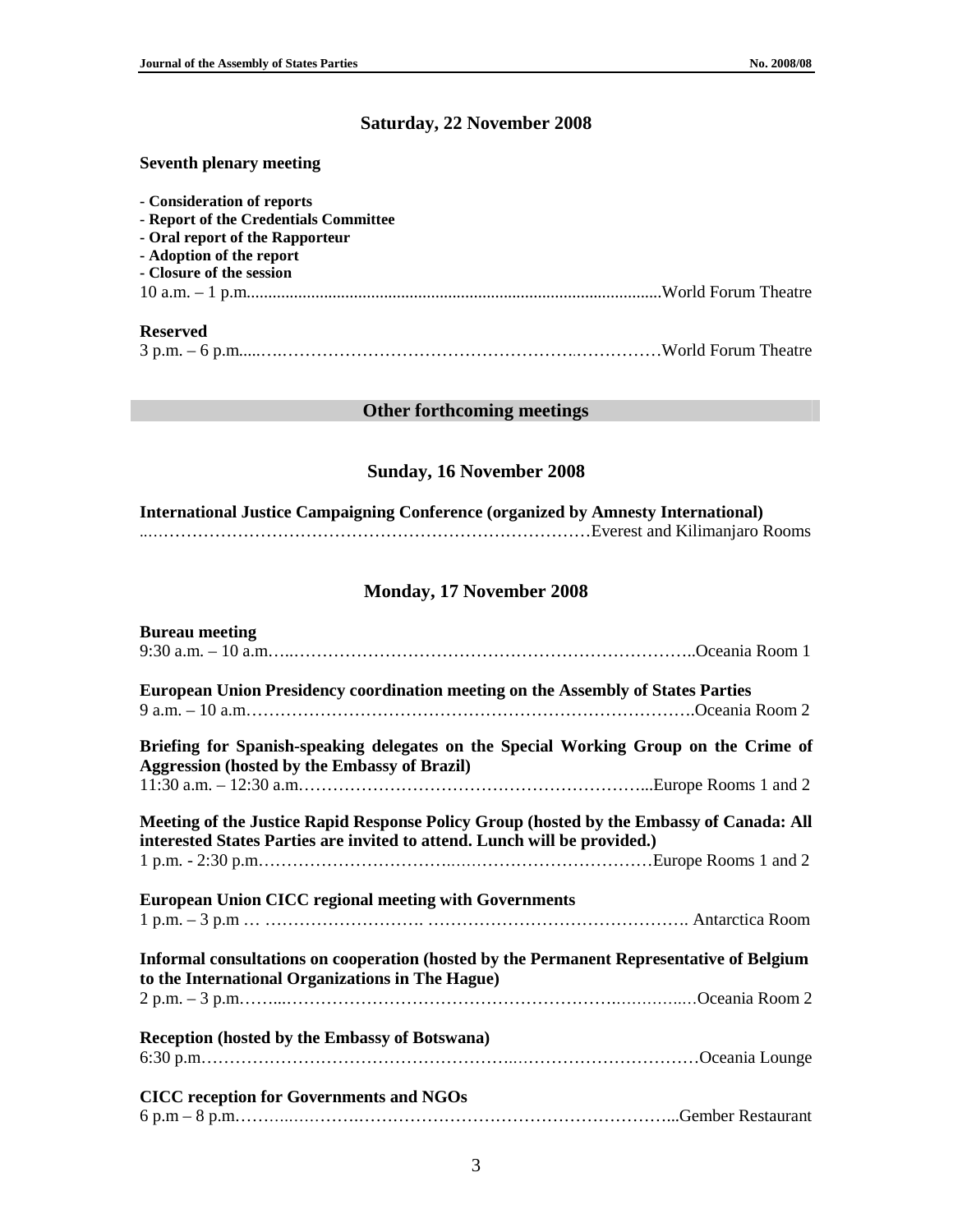# **Tuesday, 18 November 2008**

| <b>Bureau</b> meeting                                                                                                                                        |  |
|--------------------------------------------------------------------------------------------------------------------------------------------------------------|--|
|                                                                                                                                                              |  |
| Meeting between European Union Troika (France, Czech Republic and Sweden) and<br>Australia, Brazil, Canada and Japan on the universality of the Rome Statute |  |
|                                                                                                                                                              |  |
| <b>ICC</b> meeting on Witness Protection                                                                                                                     |  |
| CICC Panel with judicial candidates for Governments and NGOs                                                                                                 |  |
|                                                                                                                                                              |  |
| Reception, including an exhibit on the permanent premises award winners (hosted by the<br><b>Municipality of The Hague)</b>                                  |  |
|                                                                                                                                                              |  |

## **Wednesday, 19 November 2008**

| <b>Bureau meeting</b>                                                                                                                                           |  |
|-----------------------------------------------------------------------------------------------------------------------------------------------------------------|--|
|                                                                                                                                                                 |  |
| <b>European Union Presidency coordination meeting on the Assembly of States Parties</b>                                                                         |  |
|                                                                                                                                                                 |  |
| Informal consultations on permanent premises                                                                                                                    |  |
|                                                                                                                                                                 |  |
| Meeting on Legal Tools (hosted by the Netherlands and The Hague Institute for the<br><b>Internationalisation of Law)</b>                                        |  |
|                                                                                                                                                                 |  |
| CICC meeting for Governments and NGOs on article 16: Legal and Political Implications                                                                           |  |
|                                                                                                                                                                 |  |
| Launch of "The African Guide to International Criminal Justice" and reception (hosted by<br>the Embassy of South Africa and The Institute for Security Studies) |  |
|                                                                                                                                                                 |  |

 \* Transportation from the World Forum Convention Center to the Municipality of The Hague to be provided by the Ministry of Foreign Affairs of the Netherlands.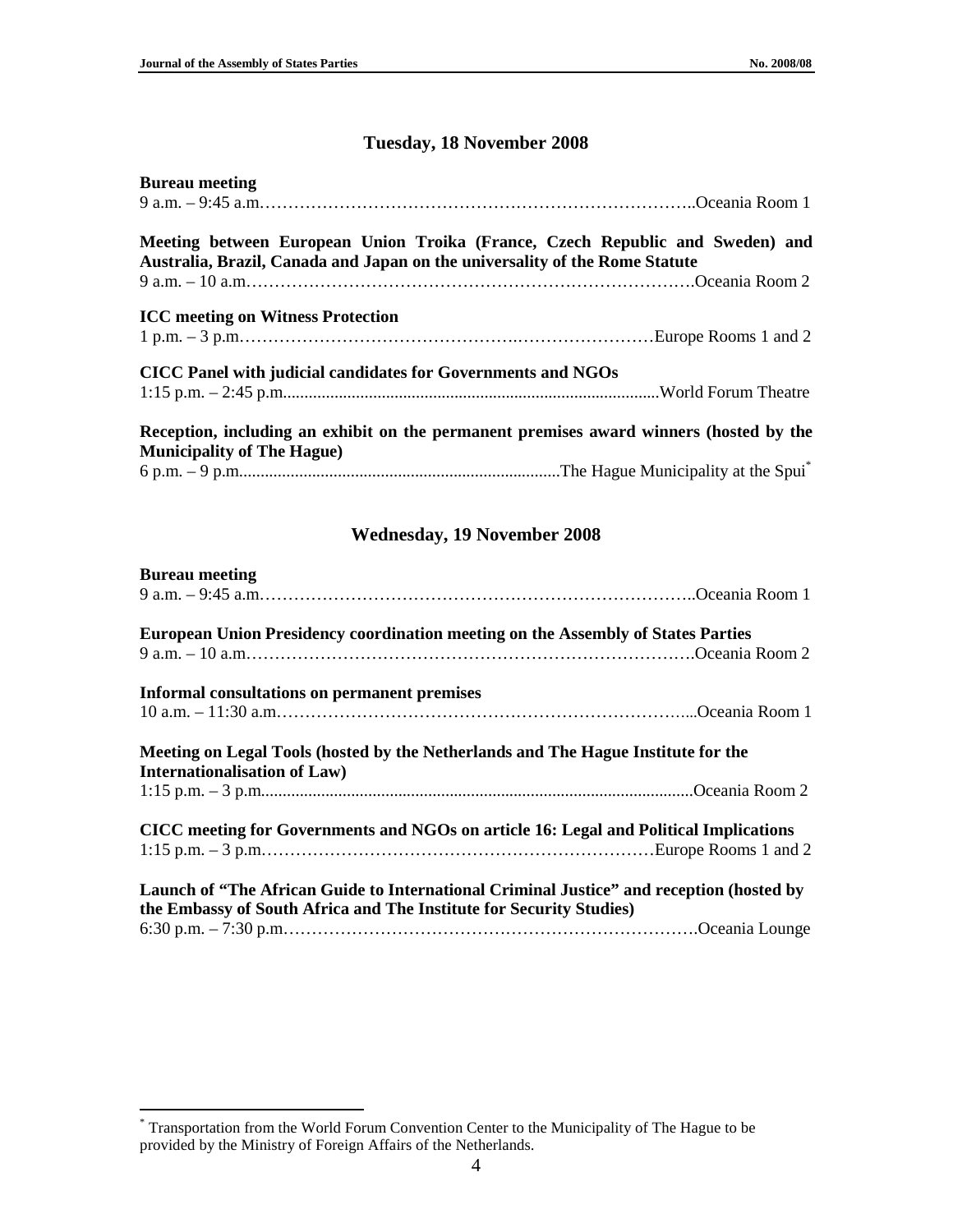# **Thursday, 20 November 2008**

| <b>Bureau meeting</b>                                          |                                                                                         |
|----------------------------------------------------------------|-----------------------------------------------------------------------------------------|
|                                                                |                                                                                         |
|                                                                | Launch of Human Rights Watch report in French "Courting History; the Landmark ICC       |
| <b>First Years''</b>                                           |                                                                                         |
|                                                                |                                                                                         |
| <b>Outreach activities of the International Criminal Court</b> |                                                                                         |
|                                                                |                                                                                         |
| behalf of the Friends of the ICC)                              | Briefing on the Trust Fund for Victims (hosted by the Embassies of Canada and Jordan on |
|                                                                |                                                                                         |
| CICC Panel on the situation countries for Governments and NGOs |                                                                                         |
|                                                                |                                                                                         |
|                                                                | Reception (hosted by the Permanent Representative of Belgium to the International       |
| <b>Organizations in The Hague)</b>                             |                                                                                         |
|                                                                |                                                                                         |

## **Friday, 21 November 2008**

| <b>Bureau meeting</b>                                                                     |  |
|-------------------------------------------------------------------------------------------|--|
|                                                                                           |  |
| <b>European Union Presidency coordination meeting on the Assembly of States Parties</b>   |  |
|                                                                                           |  |
| CICC/VRWG meeting on victims rights for Governments and NGOs                              |  |
|                                                                                           |  |
| Roundtable discussion on the crime of aggression (organized by the CICC and the Institute |  |
| for Law, Accountability and Peace)                                                        |  |
|                                                                                           |  |
| CICC Panel with judicial candidates for Governments and NGOs                              |  |
|                                                                                           |  |
|                                                                                           |  |

# **Saturday, 22 November 2008**

# **Bureau meeting**

|--|--|--|